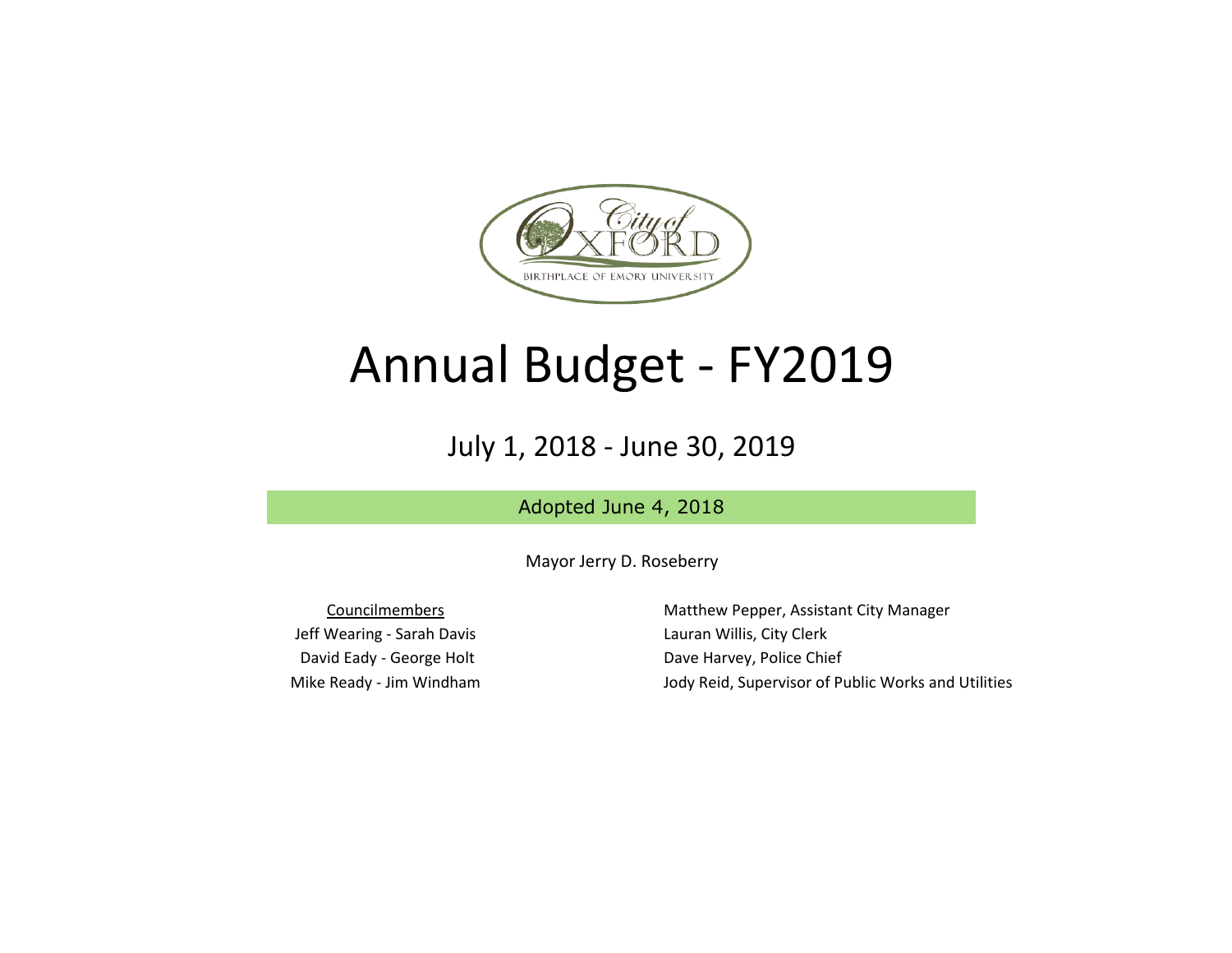|    |                               |                                     | FY2017        | <b>FY2018</b> |                   | <b>FY 2018</b> | FY2019    |                                                  |
|----|-------------------------------|-------------------------------------|---------------|---------------|-------------------|----------------|-----------|--------------------------------------------------|
|    | <b>Acct Number</b>            | <b>Description</b>                  | <b>Actual</b> | <b>Budget</b> | <b>Thru April</b> | Estimate       | Recommend | <b>Comments</b>                                  |
|    | <b>GENERAL FUND - REVENUE</b> |                                     |               | 83.3%         |                   |                |           |                                                  |
|    | 100-0000-311100-000           | Real Property Tax-Current Yr.       | 92,633        | 92,000        | 94,873            | 92,000         |           | 95,000 Based on county growth                    |
|    | 2 100-0000-311200-000         | Property Tax - Prior Year           | 1,061         | 8,000         | 1,004             | 1,205          | 5,000     |                                                  |
|    | 100-0000-311310-000           | Motor Vehicle Adv.                  | 21,398        | 24,000        | 17,886            | 21,463         | 21,500    |                                                  |
|    | 4 100-0000-311315-000         | Motor Vehicle TAVT                  | 29,929        | 28,000        | 24,800            | 29,760         | 28,000    |                                                  |
|    | 100-0000-311340-000           | Intangible Tax                      | 4,864         | 4,900         | 3,245             | 3,894          | 4,900     |                                                  |
|    | 6 100-0000-311600-000         | <b>Real Estate Transfer</b>         | 1,243         | 2,100         | 373               | 447            | 1,500     |                                                  |
|    | 100-0000-311710-000           | <b>Electric Franchise Tax</b>       | 2,156         | 2,000         | 2,101             | 2,000          | 2,000     |                                                  |
|    | 8 100-0000-311730-000         | <b>Gas Franchise Tax</b>            | 11,873        | 7,000         | 12,026            | 14,431         | 12,000    |                                                  |
| 9  | 100-0000-311750-000           | TV Cable Franchise Tax              | 28,531        | 22,000        | 21,323            | 25,587         | 28,000    |                                                  |
|    | 10 100-0000-311760-000        | Telephone Franchise Tax             | 8,260         | 6,800         | 4,440             | 6,800          | 6,800     |                                                  |
| 11 | 100-0000-313100-000           | <b>LOST Sales &amp; Use Tax</b>     | 332,280       | 325,000       | 293,089           | 325,000        |           | 340,000 Based on county-wide sales tax growth.   |
|    | 12 100-0000-316100-000        | <b>General Business License</b>     | 11,615        | 12,000        | 11,525            | 12,000         | 12,000    |                                                  |
| 13 | 100-0000-316200-000           | <b>Insurance Premium Tax</b>        | 131,191       | 136,000       | 141,828           | 141,828        |           | 141,000 One check per year, based on population. |
|    | 14 100-0000-319000-000        | Penalty/Interest on Del Taxes       | 386           | 1,200         | 657               | 788            | 1,200     |                                                  |
|    | 15 100-0000-322901-000        | Misc. Income                        | 42            | 1,000         | 59                | 71             | 1,000     |                                                  |
|    | 16 100-0000-335800-000        | Intergovernmental Revenues          | 23,870        | 25,000        | 25,000            | 25,000         |           | 25,000 LMIG from GDOT                            |
| 17 | 100-0000-341400-000           | <b>Printing/Duplicating Service</b> | 103           | 200           | 143               | 171            | 200       |                                                  |
|    | 18 100-0000-341910-000        | <b>Election Qualifying Fees</b>     | $\mathbf 0$   | 500           | 576               | 576            | 600       |                                                  |
| 19 | 100-0000-349100-000           | <b>Cemetery Fees</b>                | 1,100         | 4,500         | 4,750             | 5,700          | 4,000     |                                                  |
|    | 20 100-0000-349300-000        | <b>Bad Check Fees</b>               | 720           | 1,000         | 480               | 576            | 1,000     |                                                  |
| 21 | 100-0000-351000-000           | Fines & Forfeitures                 | 61,003        | 68,000        | 62,721            | 75,265         | 70,000    |                                                  |
| 22 | 100-0000-361000-000           | <b>Interest Revenues</b>            | 10,073        | 6,500         | 21,824            | 26,189         | 6,500     |                                                  |
| 23 | 100-0000-381000-000           | Rents and Royalties                 | 5,450         | 1,500         | 550               | 1,500          | 1,500     |                                                  |
| 24 | 100-0000-381001-000           | Lease Agreement Income              | 30,000        | 30,000        | 30,000            | 30,000         |           | 30,000 Whatcoat Building                         |
| 25 | 100-0000-381002-000           | Lease - Verizon                     | 25,372        | 25,845        | 21,592            | 25,910         | 26,941    |                                                  |
|    | 26 100-0000-392300-000        | Proceeds-Dispose of Assets          | 1,503         | 1,000         | 0                 | $\Omega$       | 1,000     |                                                  |
|    |                               | <b>REVENUES TOTAL</b>               | \$836,656     | \$836,045     | \$796,864         | \$868,161      | \$866,641 |                                                  |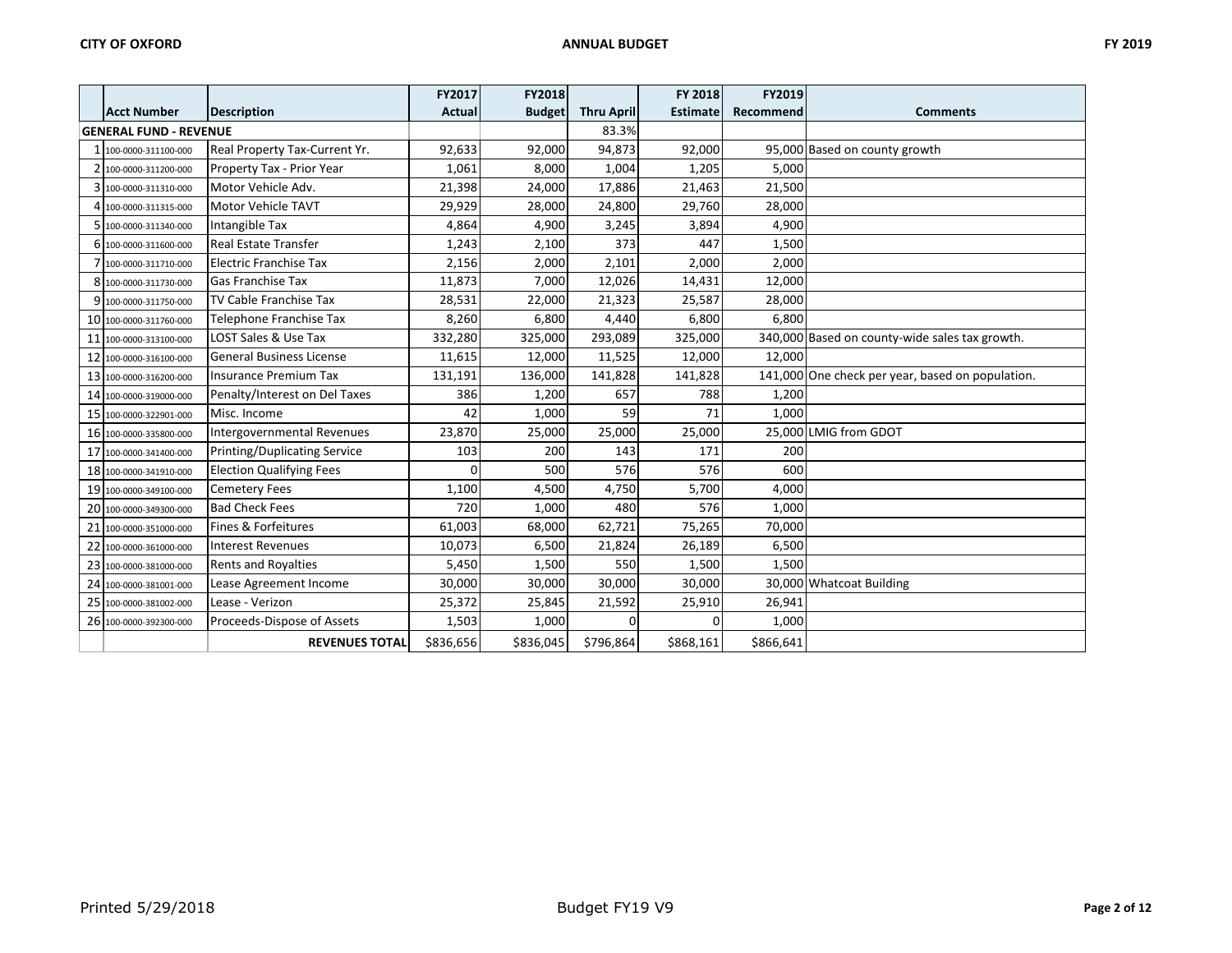|                                    |                                 | <b>FY2017</b> | <b>FY2018</b> |            | <b>FY 2018</b> | <b>FY2019</b> |                              |
|------------------------------------|---------------------------------|---------------|---------------|------------|----------------|---------------|------------------------------|
| <b>Acct Number</b>                 | Description                     | Actual        | <b>Budget</b> | Thru April | Estimate       | Recommend     | <b>Comments</b>              |
| <b>GENERAL FUND - EXPENDITURES</b> |                                 |               |               |            |                |               |                              |
| <b>CITY COUNCIL</b>                |                                 |               |               |            |                |               |                              |
| 1 100.1100.511100.000              | Regular Employees               | 34,800        | 34,800        | 27.400     | 32.880         | 34,800        |                              |
| 2 100.1100.512200.000              | Social Security (FICA)          | 2,662         | 2,663         | 2,096      | 2,515          | 2,663         |                              |
| 3 100.1100.523100.000              | Liability Insurance             | 11,000        | 12,000        | 12,000     | 12,000         |               | 12.000 annual bill in April. |
| 4 100.1100.523600.000              | <b>Education &amp; Training</b> | 2,200         | 2,500         | 2,368      | 2,842          |               | 3.000 New Councilmember      |
| 5 100.1400.511100.000              | <b>Reg Employees - Election</b> |               | 600           | 420        | 600            | 600           |                              |
|                                    | <b>SUBTOTAL</b>                 | \$50,662      | \$52,563      | \$44,284   | \$50,837       | \$53,063      |                              |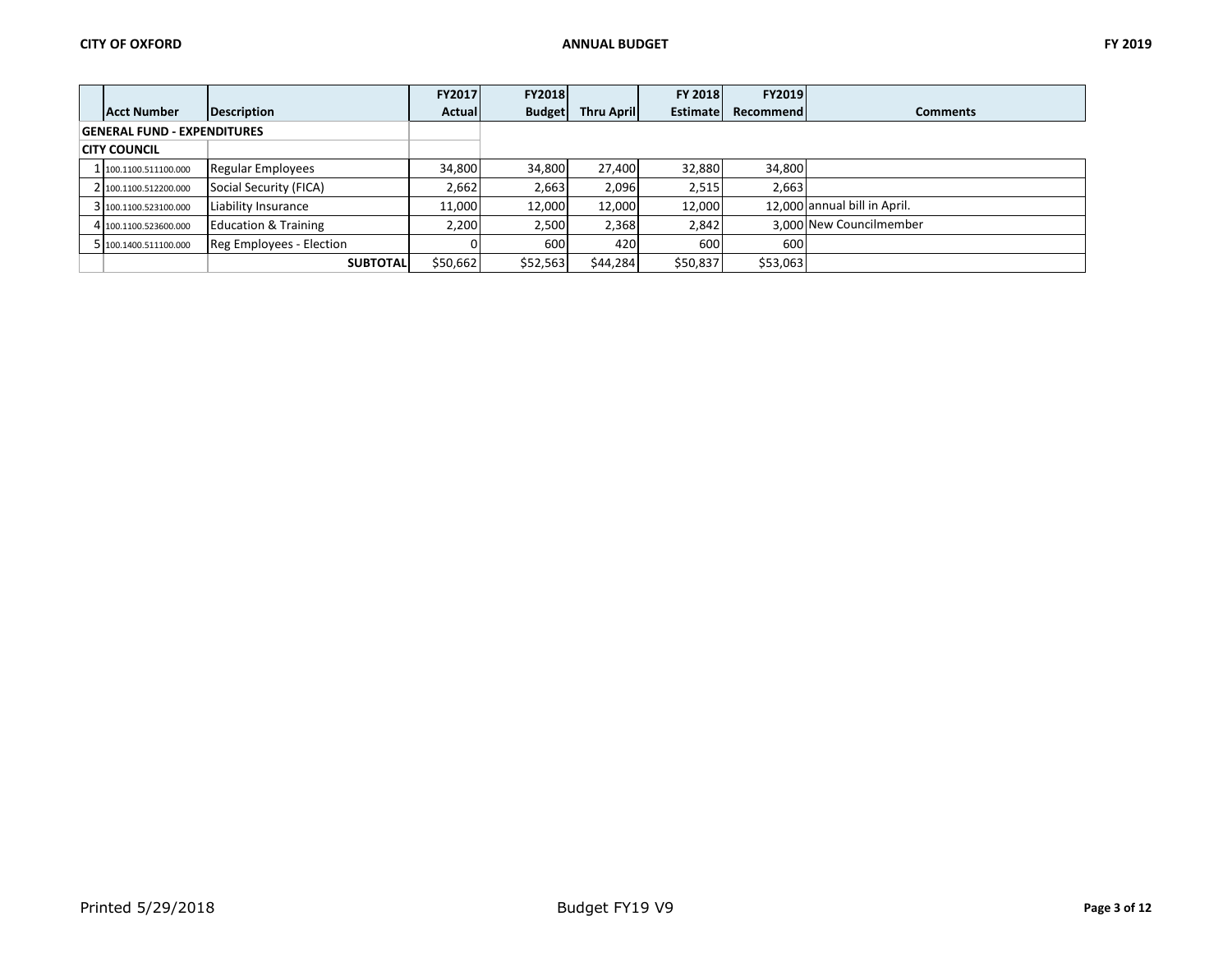|    |                           |                                     | FY2017        | FY2018        |                   | FY 2018         | FY2019    |                                                                               |
|----|---------------------------|-------------------------------------|---------------|---------------|-------------------|-----------------|-----------|-------------------------------------------------------------------------------|
|    | <b>Acct Number</b>        | Description                         | <b>Actual</b> | <b>Budget</b> | <b>Thru April</b> | <b>Estimate</b> | Recommend | <b>Comments</b>                                                               |
|    | <b>GENERAL GOVERNMENT</b> |                                     |               |               |                   |                 |           |                                                                               |
|    | 1 100.1500.511100.000     | <b>Regular Employees</b>            | 219,381       | 200,544       | 165,140           | 198,168         |           | 235,717 Includes 6 employees in FY2019.                                       |
|    | 100.1500.511300.000       | Overtime                            | 2,609         | 5,000         | 4,023             | 4,828           | 6,000     |                                                                               |
| 3  | 100.1500.512100.000       | Group Insurance                     | 35,147        | 56,430        | 38,729            | 46,474          | 70,452    |                                                                               |
| 4  | 100.1500.512200.000       | Social Security (FICA)              | 17,081        | 15,724        | 12,988            | 15,586          | 18,415    |                                                                               |
|    | 100.1500.512400.000       | Retirement Plan Expense             | 32,117        | 31,213        | 25,801            | 30,961          | 31,979    |                                                                               |
|    | 6 100.1500.512450.000     | Retirement Cont. (DC) 401           | 8,019         | 5,925         | 3,123             | 6,000           | 7,332     |                                                                               |
|    | 7 100.1500.512700.000     | Workers' Comp Insurance             | 850           | 1,000         | 830               | 996             | 1,000     |                                                                               |
|    | 8 100.1500.512900.000     | <b>Unemployment Payments</b>        | 0             | 2,000         | 0                 | $\overline{0}$  | 2,000     |                                                                               |
| 9  | 100.1500.521200.000       | Professional                        | 83,363        | 104,000       | 67,498            | 80,998          |           | 110,000 City Attorney, CPA firm, audit services, Tax Assessor's Office.       |
|    | 10 100.1500.521200.001    | <b>Code Enforcement Services</b>    |               |               |                   |                 |           | 5,000 Contract with Bureau Veritas.                                           |
|    | 11 100.1500.521202.000    | Fire Services - Newton County       | 19,511        | 20,000        | 21,570            | 21,570          |           | 22,000 one bill per year.                                                     |
| 12 | 100.1500.521300.000       | <b>Technical Purchased Service</b>  | 38,584        | 38,000        | 36,878            | 38,500          | 40,700    |                                                                               |
|    | 13 100.1500.522200.000    | Repairs & Maintenance               | 23,378        | 30,000        | 20,403            | 24,483          | 30,000    |                                                                               |
|    | 14 100.1500.522200.001    | Whatcoat Building maintenance       | 3,250         | 5,000         | O                 | $\Omega$        | 5,000     |                                                                               |
| 15 | 100.1500.522200.002       | YH Welcome Center                   |               |               |                   |                 |           | 100.000 Welcome Center operations costs.                                      |
|    | 16 100.1500.523100.000    | Liability Insurance                 | 13,026        | 15,000        | 15,000            | 15,000          |           | 10,000 annual bill in April.                                                  |
|    | 17 100.1500.523200.000    | Telephone - Postage                 | 20,770        | 24,000        | 18,834            | 22,600          | 24,000    |                                                                               |
|    | 18 100.1500.523300.000    | <b>Advertising &amp; Promotions</b> | 6,218         | 7,000         | 5,010             | 6,012           | 7,000     |                                                                               |
| 19 | 100.1500.523320.000       | July 4th parade expenses            | 4,936         | 6,000         | 2,494             | 2,993           | 6,000     |                                                                               |
| 20 | 100.1500.523600.000       | Dues & Fees                         | 9,512         | 9,000         | 7,139             | 8,567           | 9,000     |                                                                               |
|    | 21 100.1500.523700.000    | <b>Education &amp; Training</b>     | 6,353         | 8,000         | 6,317             | 7,580           | 8,000     |                                                                               |
| 22 | 100.1500.531100.000       | <b>Supplies &amp; Materials</b>     | 21,390        | 18,000        | 15,469            | 18,562          | 18,000    |                                                                               |
| 23 | 100.1500.531200.000       | Energy - Utilities                  | 13,467        | 15,000        | 14,427            | 17,313          | 15,000    |                                                                               |
|    | 24 100.1500.531600.000    | Small Equipment Under \$5,000       | 3,112         | 5,000         | 3,340             | 4,009           | 5,000     |                                                                               |
|    | 25 100.1500.531600.001    | Computer Upgrades                   |               |               |                   | 0               |           | Upgrades to computer equipment for Clerk's Office and<br>10,000 City Manager. |
|    | 26 100.1500.531700.000    | Other/Meetings & Events             | 3,408         | 5,000         | 2,608             | 3,130           |           | 5,000 Includes additional Mayor's meetings.                                   |
| 27 | 100.1500.579000.000       | Contingency - General               | $\Omega$      | 32,407        | $\Omega$          | $\Omega$        | 26,171    |                                                                               |
|    | 28 100.1500.579010.000    | Contingencies - cash over & short   | 133           | 200           | 130               | 156             | 200       |                                                                               |
|    |                           | <b>SUBTOTAL</b>                     | \$585,615     | \$659,443     | \$487,751         | \$574,486       | \$828,965 |                                                                               |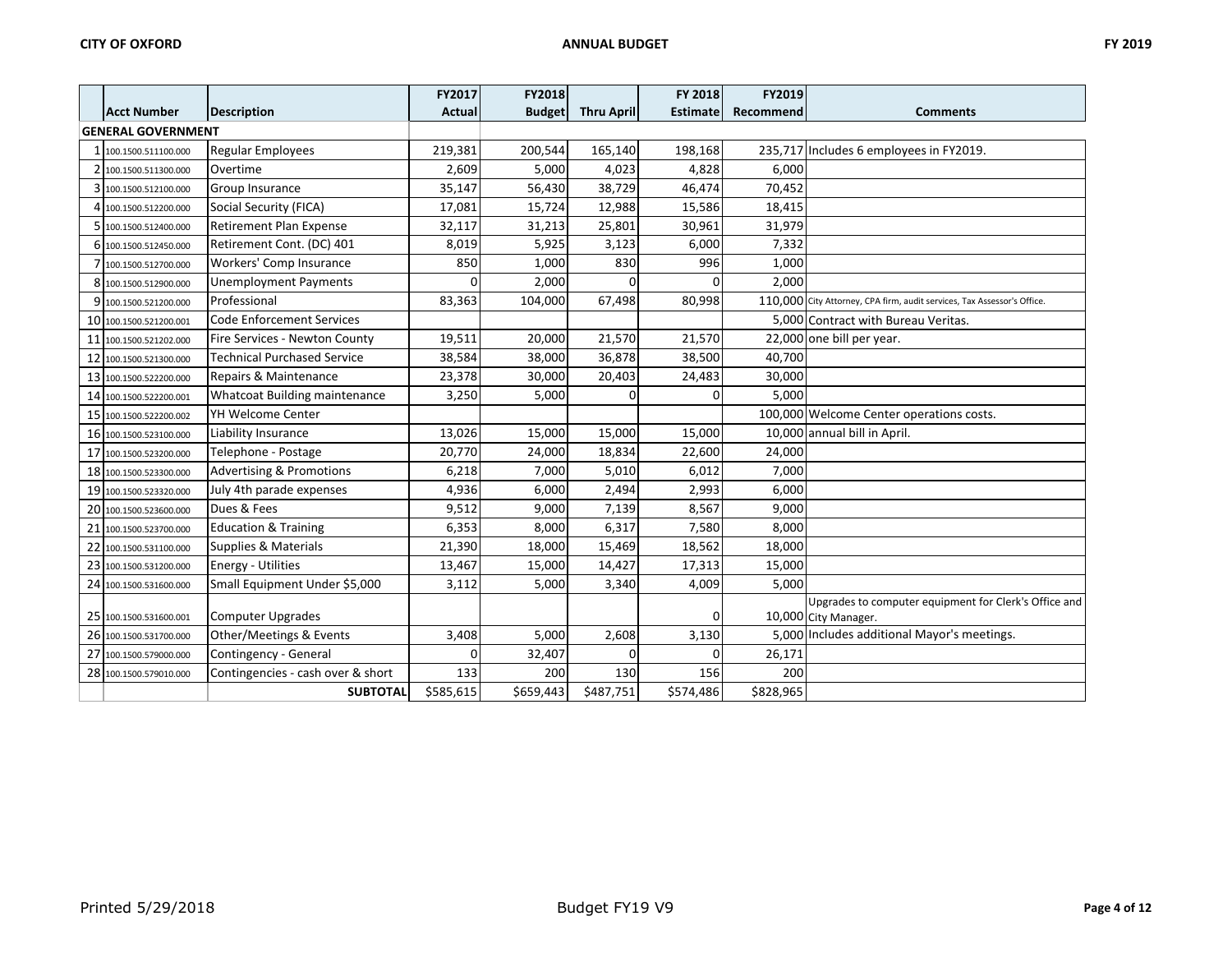|              |                          |                                 | FY2017        | FY2018        |                   | <b>FY 2018</b>  | FY2019    |                                                |
|--------------|--------------------------|---------------------------------|---------------|---------------|-------------------|-----------------|-----------|------------------------------------------------|
|              | <b>Acct Number</b>       | <b>Description</b>              | <b>Actual</b> | <b>Budget</b> | <b>Thru April</b> | <b>Estimate</b> | Recommend | <b>Comments</b>                                |
| <b>COURT</b> |                          |                                 |               |               |                   |                 |           |                                                |
|              | 100.2500.521200.000      | Contract - Judge                | 5,000         | 5,000         | 3,750             | 5,000           | 5,000     |                                                |
|              | 100.2500.521210.000      | Contract - Public Defender      | $\Omega$      | 500           | 500               | 600             | 500       |                                                |
|              | 100.2500.521211.000      | Contract - Solicitor            | 4,800         | 4,800         | 2,400             | 4,800           | 4,800     |                                                |
|              | 100.2500.523700.000      | <b>Education - Clerk</b>        | 450           | 1,550         | 0                 | 0               | 1,500     |                                                |
|              | 100.2500.523701.000      | Education - Judge               | 1,629         | 1,200         | 951               | 1,200           | 1,200     |                                                |
|              | 100.2500.523850.000      | Contract - Translator           | ŋ             | 200           | 50                | 60              | 200       |                                                |
|              |                          | <b>SUBTOTAL</b>                 | \$11,879      | \$13,250      | \$7,651           | \$11,660        | \$13,200  |                                                |
|              | <b>POLICE DEPARTMENT</b> |                                 |               |               |                   |                 |           |                                                |
|              | 100.3200.511000.000      | <b>Regular Employees</b>        | 142,596       | 161,220       | 103,032           | 123,638         | 132,981   |                                                |
|              | 100.3200.511300.000      | Overtime                        | 12,996        | 10,000        | 7,623             | 9,148           | 12,000    |                                                |
|              | 100.3200.512100.000      | Group Insurance                 | 21,578        | 38,073        | 15,952            | 19,142          |           | 36,710 2 officers on plan.                     |
|              | 10 100.3200.512200.000   | Social Security (FICA)          | 11,835        | 13,098        | 8,465             | 10,158          | 11,091    |                                                |
|              | 11 100.3200.512450.000   | Retirement Cont. (DC) 401       | 8,458         | 8,600         | 3,845             | 4,615           | 6,830     |                                                |
| 12           | 100.3200.512700.000      | Workers' Comp Insurance         | 8,370         | 7,500         | 7,753             | 9,304           | 7,000     |                                                |
| 13           | 100.3200.521300.000      | Tech Purch Serv/Courtware       | 7,672         | 11,000        | 6,831             | 8,197           | 11,000    |                                                |
| 14           | 100.3200.522200.000      | Veh & Equip Repairs & Maint     | 10,008        | 9,000         | 11,710            | 10,000          | 9,000     |                                                |
|              | 15 100.3200.523100.000   | Liability Insurance             | 12,966        | 14,000        | 14,000            | 14,000          |           | 14,000 annual bill in April.                   |
|              | 16 100.3200.523200.000   | Telephone-Postage               | 5,407         | 5,500         | 5,844             | 7,012           | 5,500     |                                                |
|              | 17 100.3200.523600.000   | Dues & Fees                     | 125           | 250           | 130               | 156             | 250       |                                                |
|              | 18 100.3200.523700.000   | <b>Education &amp; Training</b> | 1,579         | 2,000         | 1,318             | 1,582           | 2,000     |                                                |
|              | 19 100.3200.523850.000   | Subpoena fee                    | O             | 200           | $\Omega$          | O               | 200       |                                                |
|              |                          |                                 |               |               |                   |                 |           | Increased volume of inmates brought in by city |
|              | 20 100.3200.523900.000   | Prisoner Housing & costs        | 3,135         | 5,000         | 9,855             | 11,826          |           | 12,000 police officers.                        |
|              | 21 100.3200.531100.000   | <b>Supplies &amp; Materials</b> | 5,217         | 5,500         | 2,510             | 3,012           | 5,500     |                                                |
| 22           | 100.3200.531270.000      | Gasoline                        | 8,877         | 10,000        | 7,443             | 8,932           |           | 10,000 cost of fuel increased.                 |
| 23           | 100.3200.531600.000      | Small Equipment Under \$5,000   | 13,832        | 10,000        | 7,668             | 10,000          | 5,000     |                                                |
| 24           | 100.3200.531600.001      | <b>Computer Upgrades</b>        |               |               |                   |                 | 5,000     |                                                |
|              | 25 100.3200.531700.000   | Uniforms                        | 5,096         | 5,000         | 2,799             | 4,800           | 5,000     |                                                |
|              | 26 100.3200.571000.000   | Training funds - Payable        | 15,763        | 20,000        | 13,660            | 16,392          | 20,000    |                                                |
| 27           | 100.3800.342500.000      | E-911 Center                    | 16,888        | 19,000        | 32,154            | 32,154          | 22,500    |                                                |
|              |                          | <b>SUBTOTAL</b>                 | \$312,398     | \$354,941     | \$262,592         | \$304,068       | \$333,562 |                                                |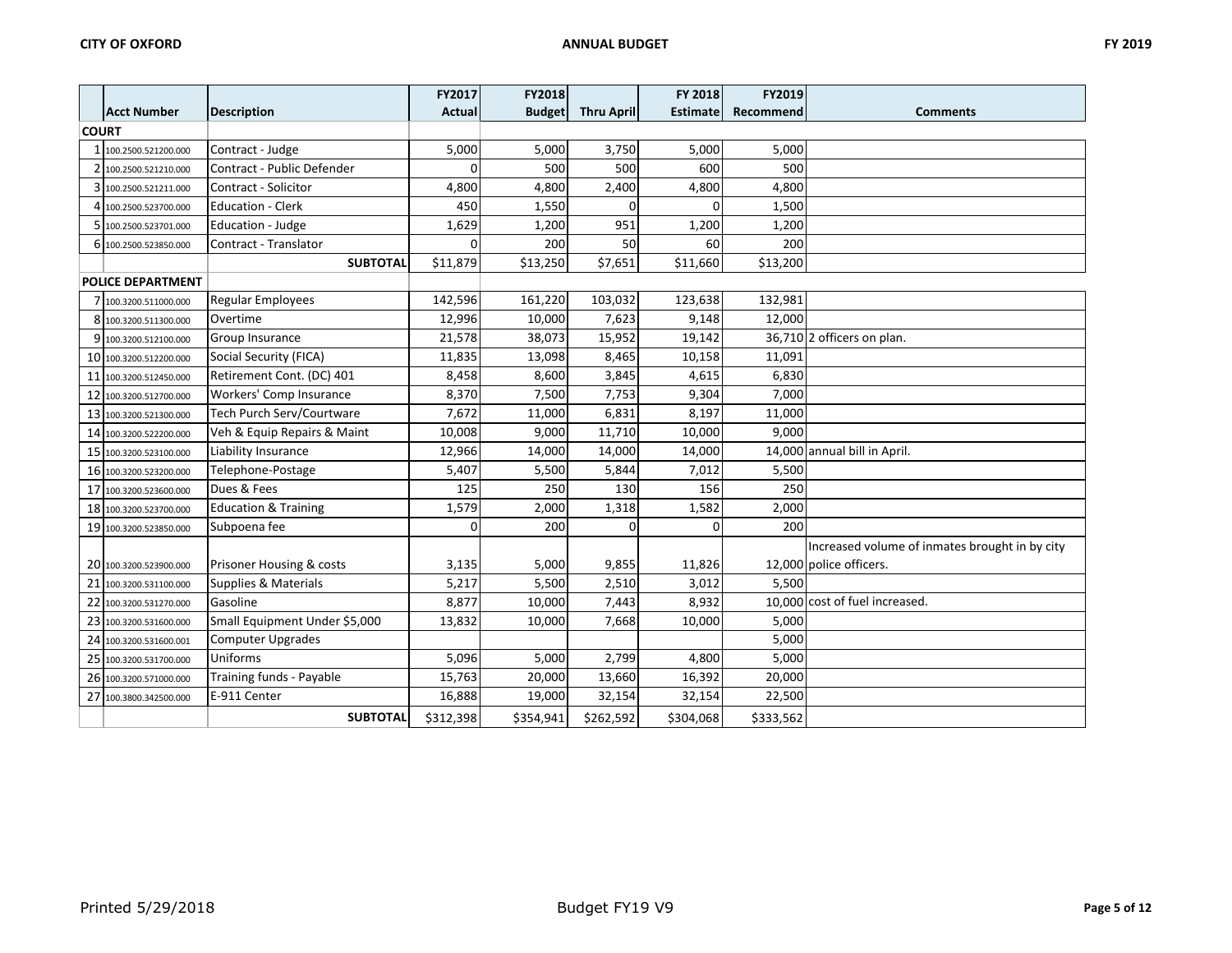|                          |                                 | FY2017       | <b>FY2018</b> |                   | FY 2018         | FY2019    |                                                       |
|--------------------------|---------------------------------|--------------|---------------|-------------------|-----------------|-----------|-------------------------------------------------------|
| Acct Number              | Description                     | Actual       | <b>Budget</b> | <b>Thru April</b> | <b>Estimate</b> | Recommend | <b>Comments</b>                                       |
| <b>STREET DEPARTMENT</b> |                                 |              |               |                   |                 |           |                                                       |
|                          |                                 |              |               |                   |                 |           | allocating 1/3 of meter reader; 3/5 of groundskeeper; |
| 1 100.4200.511100.000    | Regular Employees-Street        | 52,466       | 63,164        | 45,477            | 54,573          |           | 30,755 1/5 equip operator                             |
| 100.4200.511300.000      | Overtime                        | 1,801        | 2,000         | 1,371             | 1,646           | 1,000     |                                                       |
| 3 100.4200.512100.000    | Employee Insurance              | 12,917       | 12,075        | 7,173             | 8,607           |           | 5,219 one employee covered by Medicare                |
| 4 100.4200.512200.000    | Social Security (FICA)          | 4,147        | 4,985         | 3,584             | 4,301           | 2,429     |                                                       |
| 5 100.4200.512400.000    | <b>Retirement Plan Expense</b>  | 10,184       | 10,049        | 8,257             | 9,909           | 2,087     |                                                       |
| 6 100.4200.512450.000    | Retirement Cont. (DC) 401       | 687          | 1,501         | 709               | 851             | 1,443     |                                                       |
| 100.4200.512700.000      | Workers' Comp Insurance         | 4,123        | 3,274         | 5,713             | 6,856           | 5,400     |                                                       |
| 8 100.4200.521201.000    | Professional - Engineering      | 2,615        | 3,000         | 2,300             | 2,760           | 3,000     |                                                       |
| 9 100.4200.522200.000    | Veh & Equip Repairs & Maint     | 17,836       | 10,000        | 13,294            | 15,953          | 11,000    |                                                       |
| 10 100.4200.523700.000   | <b>Education &amp; Training</b> | 225          | 500           | 70                | 84              | 500       |                                                       |
| 11 100.4200.523850.000   | Contract Labor - Temporary Help | 39,247       | 30,000        | 43,056            | 51,667          |           | 12,056 new estimate                                   |
| 12 100.4200.531100.000   | Supplies & Materials            | 12,489       | 16,000        | 11,741            | 14,089          | 13,000    |                                                       |
| 13 100.4200.531270.000   | Gasoline/Diesel                 | 3,852        | 5,000         | 6,442             | 7,730           |           | 4,000 cost of fuel increased.                         |
| 14 100.4200.531600.000   | Small Equipment Under \$5,000   | 610          | 1,500         | 1,010             | 1,212           | 1,500     |                                                       |
| 15 100.4200.531700.000   | Uniforms                        | 3,375        | 2,600         | 3,161             | 3,793           | 1,800     |                                                       |
| 16 100.4200.531800.000   | <b>Stormwater Management</b>    | 3,500        | 5,500         | 5,500             | 5,500           |           | 5,500 KCNB contract for \$2,000                       |
| 17 100.4200.531901.000   | <b>City Tree Removal</b>        | 25,050       | 30,000        | 21,900            | 26,280          |           | 30.000 Trees continue to decline                      |
| 18 100.4200.532100.000   | <b>Sidewalks</b>                | <sup>0</sup> | 3,000         |                   | <sup>0</sup>    | 3,000     |                                                       |
|                          | <b>SUBTOTAL</b>                 | \$195,123    | \$204,148     | \$180,758         | \$215,809       | \$133,691 |                                                       |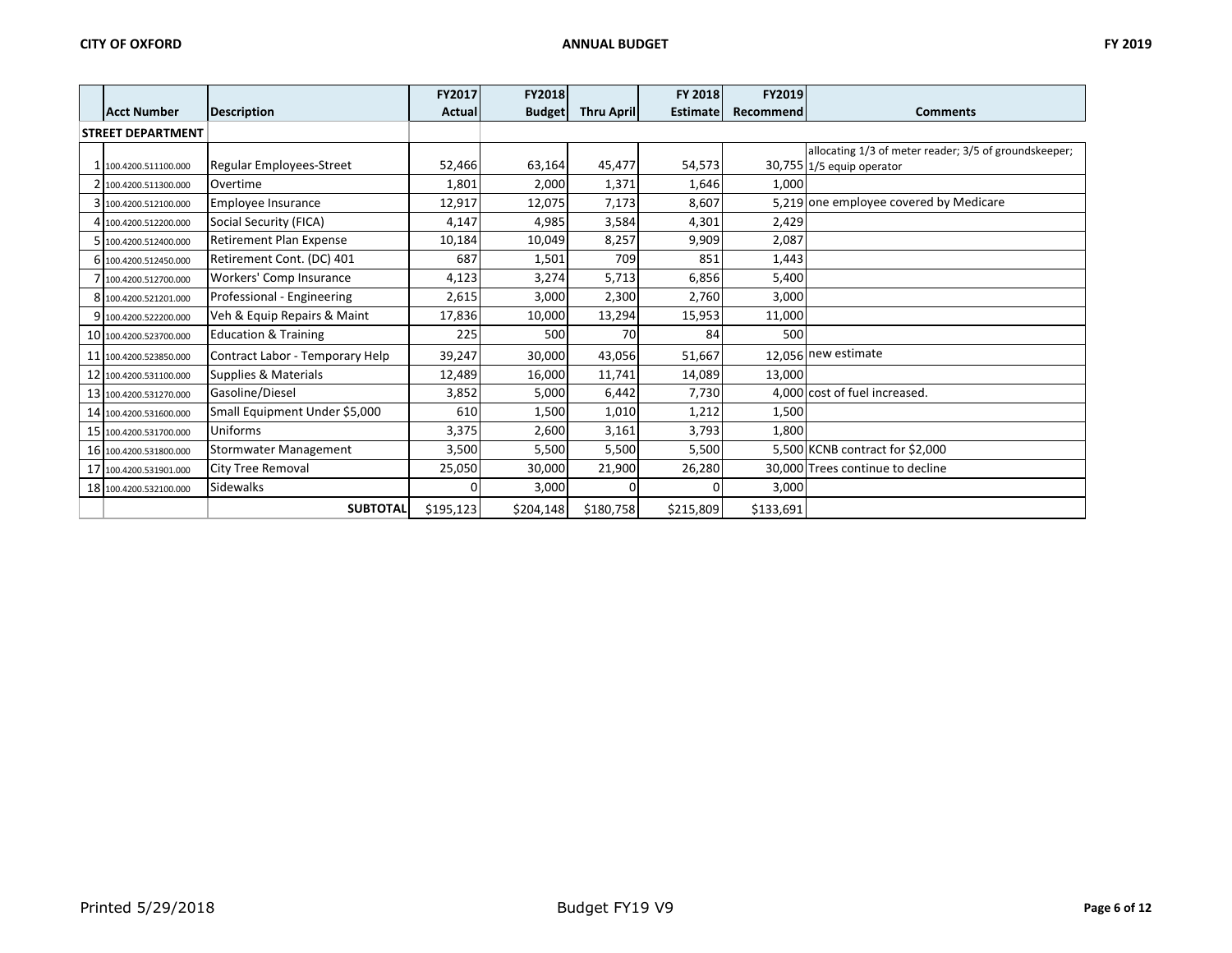|    |                                        |                                  | FY2017  | <b>FY2018</b> |                   | <b>FY 2018</b>  | FY2019    |                                         |
|----|----------------------------------------|----------------------------------|---------|---------------|-------------------|-----------------|-----------|-----------------------------------------|
|    | Acct Number                            | <b>Description</b>               | Actual  | <b>Budget</b> | <b>Thru April</b> | <b>Estimate</b> | Recommend | <b>Comments</b>                         |
|    | <b>PARKS AND RECREATION DEPARTMENT</b> |                                  |         |               |                   |                 |           |                                         |
|    | 100.6200.511100.000                    | Regular Employees - Parks & Rec. |         |               |                   |                 |           | 10,515 allocating 2/5 of groundskeeper. |
|    | 100.6200.511300.000                    | Overtime                         |         |               |                   |                 | 500       |                                         |
|    | 100.6200.512100.000                    | Group Insurance                  |         |               |                   |                 |           | 137 one employee covered by Medicare.   |
|    | 100.6200.512200.000                    | Social Security (FICA)           |         |               |                   |                 | 843       |                                         |
|    | 100.6200.512450.000                    | Retirement Cont. (DC) 401        |         |               |                   |                 | 616       |                                         |
|    | 6 100.6200.512700.000                  | Workers' Comp Insurance          |         |               |                   |                 | 1,000     |                                         |
|    | 100.6200.523850.000                    | Contract Labor - Temporary Help  |         |               |                   |                 | 5,300     |                                         |
|    | 8 100.6200.521200.000                  | Professional (arborist)          | 450     | 700           | 488               | 585             | 700       |                                         |
|    | 9 100.6200.522200.000                  | Veh & Equip Repairs & Maint      |         |               |                   |                 | 1,000     |                                         |
|    | 10 100.6200.531100.000                 | <b>Supplies &amp; Materials</b>  |         |               |                   |                 | 2,000     |                                         |
|    | 11 100.6200.531270.000                 | Gasoline/Diesel                  |         |               |                   |                 |           | 1,400 cost of fuel increased.           |
| 12 | 100.6200.531700.000                    | Uniforms                         |         |               |                   |                 | 650       |                                         |
|    | 13 100.6200.531600.000                 | Small Equipment Under \$5,000    |         |               |                   |                 | 500       |                                         |
|    |                                        | Tree Board (pruning, planting,   |         |               |                   |                 |           |                                         |
|    | 14 100.6200.531900.000                 | Arbor Day, arborist)             | 8,342   | 8,000         | 1,645             | 1,974           | 9,000     |                                         |
|    | 15 100.6200.531910.000                 | City Park and Trail Maintenance  |         | 5,000         | 2,036             | 2,443           |           | 10,000 \$6,500 to replace trail bridge. |
|    |                                        | <b>SUBTOTAL</b>                  | \$8,792 | \$13,700      | \$4,168           | \$5,002         | \$44,161  |                                         |
|    | <b>CEMETERY</b>                        |                                  |         |               |                   |                 |           |                                         |
|    | 16 100.4900.522200.000                 | Cemetery Found. Maint. Suppl.    | 5,000   | 10,000        | 10,000            | 10,000          |           | 5,000 Foundation requesting \$5,000.    |
|    | 17 100.4900.531900.000                 | <b>Tree Removal</b>              | 900     | 5,000         | 4,800             | 5,760           | 5,000     |                                         |
|    |                                        | <b>SUBTOTAL</b>                  | \$5,900 | \$15,000      | \$14,800          | \$15,760        | \$10,000  |                                         |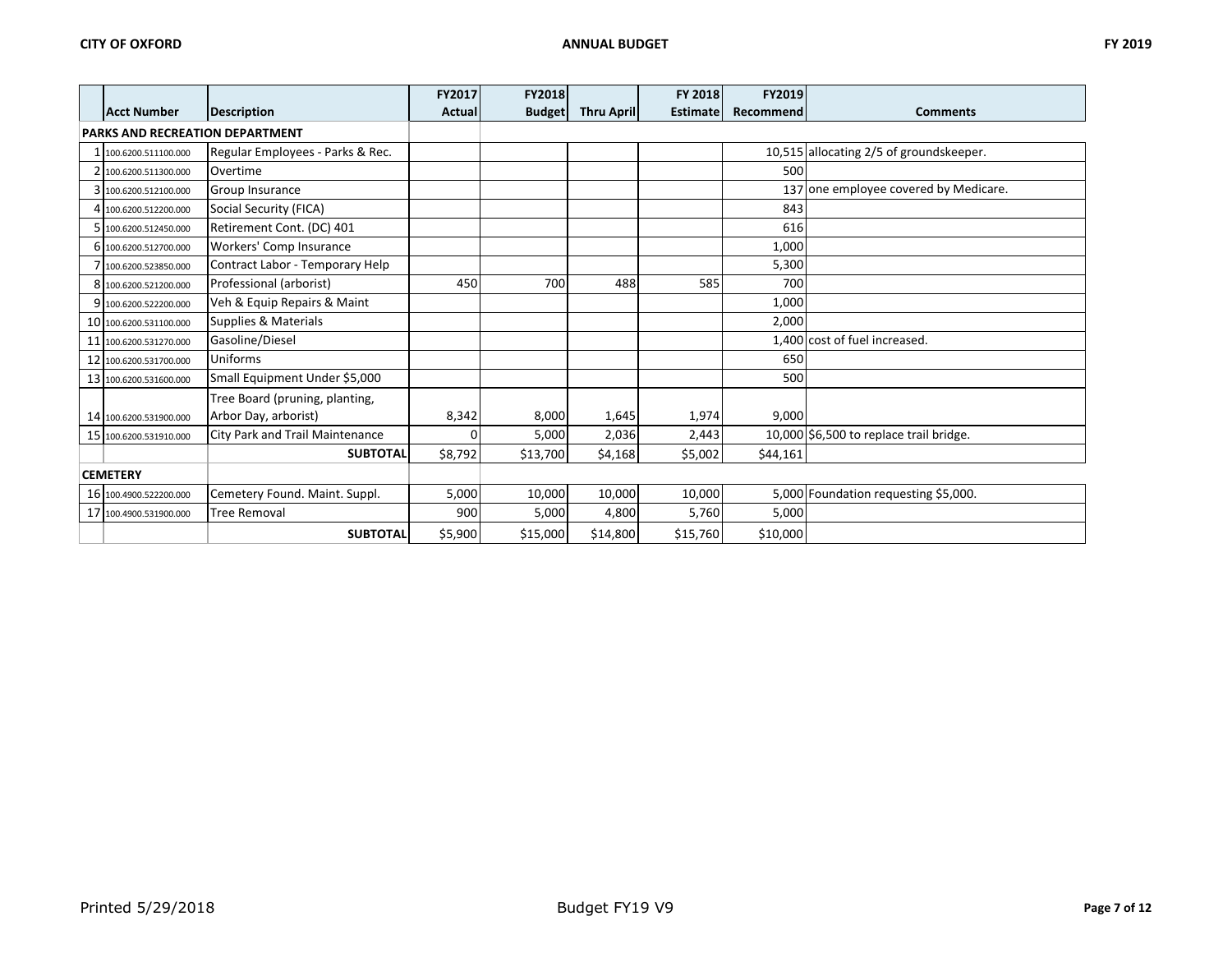|    |                                              |                                    | FY2017      | FY2018        |                   | FY 2018         | FY2019    |                                                      |
|----|----------------------------------------------|------------------------------------|-------------|---------------|-------------------|-----------------|-----------|------------------------------------------------------|
|    | <b>Acct Number</b>                           | <b>Description</b>                 | Actual      | <b>Budget</b> | <b>Thru April</b> | <b>Estimate</b> | Recommend | <b>Comments</b>                                      |
|    | <b>WATER &amp; SEWER FUND - REVENUES</b>     |                                    |             |               |                   |                 |           |                                                      |
|    | 1 505.0000.344210.000                        | <b>Water Charges/Sales</b>         | 518,256     | 526,000       | 416,610           | 508,000         | 510,000   |                                                      |
|    | 2 505.0000.344215.000                        | <b>Water Tap Fees</b>              | 5,718       | 15,000        | 5,902             | 15,000          | 10,000    |                                                      |
|    | 3 505.0000.344255.000                        | Sewer Charges/Sales                | 260,738     | 259,000       | 218,228           | 250,000         | 259,000   |                                                      |
|    | 4 505.0000.344256.000                        | Sewer Tap Fees                     | 40,007      | 4,000         | 2,826             | 10,000          | 4,000     |                                                      |
|    | 5 505.0000.344280.000                        | <b>Hydrant Meter</b>               | 690         | 500           | 0                 | 0               | 500       |                                                      |
|    |                                              | <b>TOTAL REVENUES</b>              | \$825,409   | \$804,500     | \$643,566         | \$783,000       | \$783,500 |                                                      |
|    | <b>WATER &amp; SEWER FUND - EXPENDITURES</b> |                                    |             |               |                   |                 |           |                                                      |
|    | 6 505.4300.511100.000                        | <b>Regular Employees</b>           | 28,498      | 36,420        | 27,670            | 33,204          |           | 37,901 allocating 1/3 of meter reader/equip oper     |
|    | 505.4300.511300.000                          | Overtime                           | 2,454       | 3,000         | 2,523             | 3,028           | 3,000     |                                                      |
|    | 8 505.4300.512100.000                        | Employee Insurance                 | 9,918       | 11,703        | 6,857             | 8,228           | 12,572    |                                                      |
|    | 9 505.4300.512200.000                        | Social Security (FICA)             | 1,966       | 3,016         | 2,310             | 2,772           | 3,129     |                                                      |
|    | 10 505.4300.512450.000                       | Retirement Cont. (DC) 401          | 977         | 2,164         | 992               | 1,190           | 2,219     |                                                      |
|    | 11 505.4300.512700.000                       | Workers' Comp Insurance            | 2,741       | 2,414         | 2,008             | 2,409           | 2,500     |                                                      |
|    | 12 505.4300.521200.000                       | Legal & Professional               | 3,900       | 3,900         | 3,900             | 3,900           | 3,900     |                                                      |
|    | 13 505.4300.521300.000                       | <b>Sewer Treatment Fees</b>        | 99,225      | 113,000       | 98,467            | 118,161         | 120,000   |                                                      |
|    | 14 505.4300.522200.000                       | Veh & Equip Repairs & Maint        | 18,295      | 3,800         | 4,617             | $\Omega$        |           | 0 Split into four accounts below:                    |
|    | 15 505.4300.522200.001                       | Service Contracts                  |             | 16,000        | 11,529            | 13,834          |           | 16,000 Includes elevated tank and two lift stations. |
| 16 |                                              | <b>Building Repairs</b>            |             | 2,000         | 1,093             | 1,312           | 2,000     |                                                      |
| 17 |                                              | <b>Equipment Repair and Rental</b> |             | 1,500         | 1,300             | 1,559           | 1,500     |                                                      |
| 18 |                                              | <b>Vehicle Repairs</b>             |             | 300           | 52                | 63              | 300       |                                                      |
|    | 19 505.4300.523100.000                       | Liability Insurance                | 1,182       | 2,500         | $\mathbf 0$       | 2,000           |           | 1,500 annual bill in April.                          |
|    | 20 505.4300.523200.000                       | Telephone-Postage                  | 851         | 1,200         | 1,272             | 1,527           | 1,500     |                                                      |
|    | 21 505.4300.523600.000                       | Dues & Fees                        | 1,632       | 1,400         | 1,095             | 1,314           |           | 1,300 Includes online bill pay fee.                  |
|    | 22 505.4300.523700.000                       | <b>Education &amp; Training</b>    | 3,631       | 2,500         | 1,731             | 2,077           |           | 2,500 Includes license fees                          |
|    | 23 505.4300.523850.000                       | Contract Labor                     | 29,717      | 30,000        | 5,875             | 7,050           | 25,000    |                                                      |
|    | 24 505.4300.531100.000                       | <b>Materials &amp; Supplies</b>    | 20,560      | 22,000        | 14,027            | 16,832          | 22,000    |                                                      |
|    | 25 505.4300.531200.000                       | <b>Energy - Utilities</b>          | 1,817       | 1,900         | 1,757             | 2,109           | 1,900     |                                                      |
|    | 26 505.4300.531270.000                       | Gasoline/Diesel                    | 3,032       | 3,000         | 2,770             | 3,323           |           | 4,400 cost of fuel increased.                        |
|    | 27 505.4300.531510.000                       | Water for Resale                   | 195,146     | 218,000       | 183,479           | 220,175         | 218,000   |                                                      |
|    | 28 505.4300.531600.000                       | Small Equipment Under \$5,000      | $\mathbf 0$ | 3,000         | 0                 | $\mathbf 0$     | 3,000     |                                                      |
|    | 29 505.4300.531700.000                       | Uniforms                           | 2,300       | 3,000         | 2,260             | 2,712           | 2,500     |                                                      |
|    | 30 505.4300.561000.000                       | <b>Depreciation Expense</b>        | 186,186     | 186,000       | 150,399           | 186,000         | 180,607   |                                                      |
|    | 31 505.4300.574000.000                       | <b>Bad Debt Expense</b>            | 4,636       | 9,000         | 5,763             | 6,916           | 7,000     |                                                      |
|    | 32 505.4300.582000.000                       | GEFA Loan Interest Payback         |             |               |                   |                 | 20,000    |                                                      |
|    | 33 505.4300.579000.000                       | Contingency                        | $\mathbf 0$ | 15,583        | $\Omega$          | $\mathbf 0$     | 7,272     |                                                      |
|    |                                              | <b>TOTAL EXPENDITURES</b>          | \$618,663   | \$698,300     | \$533,746         | \$641,696       | \$703,500 |                                                      |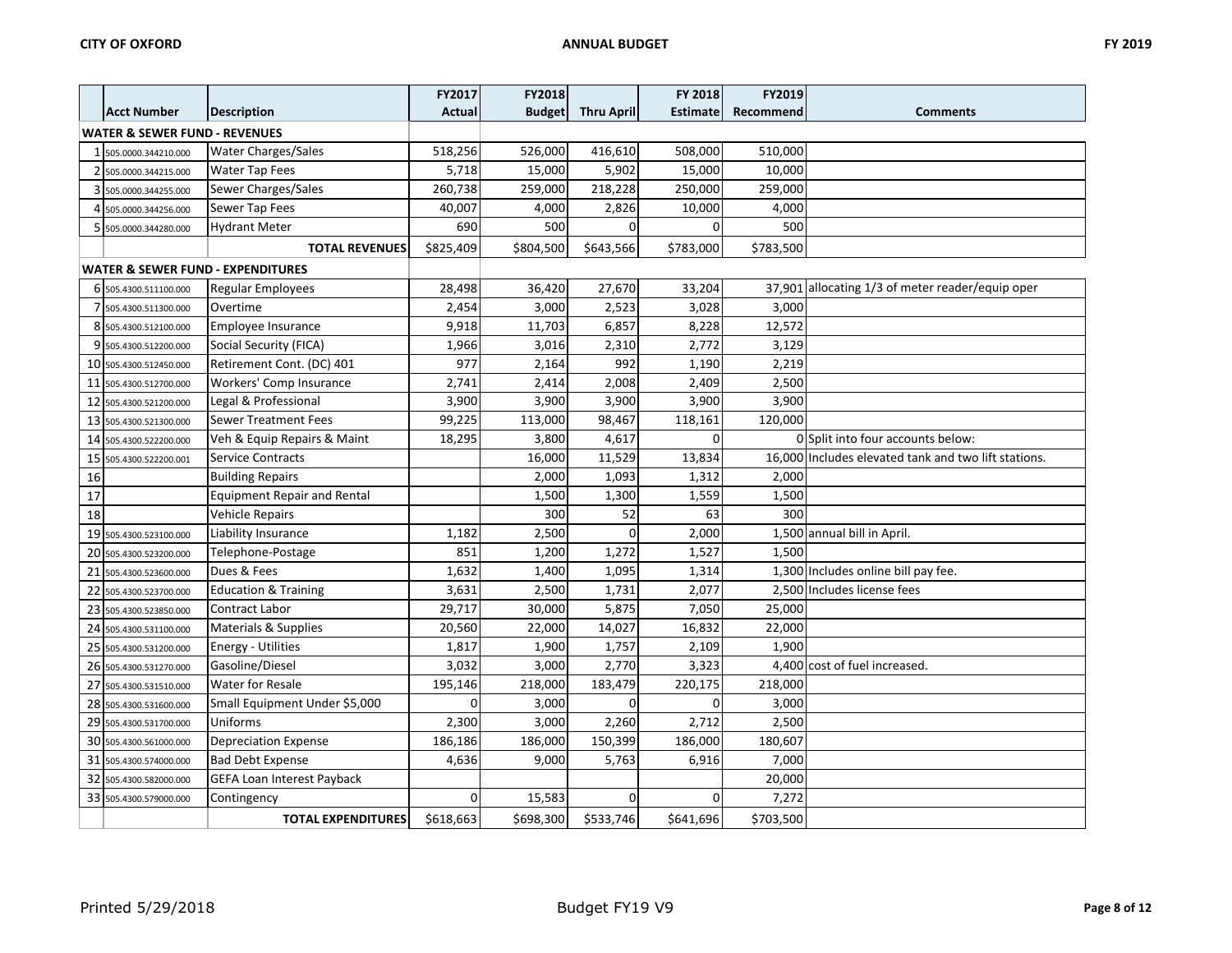|                                     |                                    | FY2017         | <b>FY2018</b> |                         | FY 2018         | FY2019      |                                                    |
|-------------------------------------|------------------------------------|----------------|---------------|-------------------------|-----------------|-------------|----------------------------------------------------|
| <b>Acct Number</b>                  | <b>Description</b>                 | Actual         | <b>Budget</b> | <b>Thru April</b>       | <b>Estimate</b> | Recommend   | <b>Comments</b>                                    |
| <b>ELECTRIC FUND - REVENUES</b>     |                                    |                |               |                         |                 |             |                                                    |
| 1 510.0000.344310.000               | <b>Electric Sales</b>              | 2,169,793      | 2,217,828     | 2,052,890               | 2,463,468       |             | 2,414,826 ECG estimate.                            |
| 2 510.0000.344311.000               | Penalties After the 15th           | 120,284        | 105,000       | 80,673                  | 96,808          | 105,000     |                                                    |
| 3 510.0000.344312.000               | Service Charges                    | 5,800          | 7,000         | 5,250                   | 6,300           | 6,000       |                                                    |
| 4 510.0000.361000.000               | <b>Interest Revenue</b>            | $\Omega$       | 150           | U                       | $\Omega$        | 150         |                                                    |
| 5 510.0000.361001.000               | <b>Municipal Competitive Trust</b> | 1,821          | 170,921       | 3,434                   | 4,121           | 64,260      |                                                    |
| 6 510.0000.381000.000               | Other Rebates-Off System Sales     | 1,761          | 63,000        | 256                     | 63,000          | 5,000       |                                                    |
|                                     | TOTAL REVENUES \$2,299,459         |                |               | \$2,563,899 \$2,142,503 | \$2,633,697     | \$2,595,236 |                                                    |
| <b>ELECTRIC FUND - EXPENDITURES</b> |                                    |                |               |                         |                 |             |                                                    |
| 7 510.4600.511110.000               | <b>Regular Employees</b>           | 105,475        | 109,833       | 93,167                  | 111,800         |             | 114,082 allocating 1/3 of meter reader/equip oper  |
| 8 510.4600.511300.000               | Overtime                           | 3,885          | 5,000         | 3,533                   | 4,239           | 5,000       |                                                    |
| 9 510.4600.512100.000               | Employee Insurance                 | 18,892         | 21,064        | 14,583                  | 17,500          | 22,606      |                                                    |
| 10 510.4600.512200.000              | Social Security (FICA)             | 8,422          | 8,785         | 7,397                   | 8,877           | 9,110       |                                                    |
| 11 510.4600.512400.000              | Retirement Plan Expense            | 35,632         | 34,594        | 28,733                  | 34,480          | 35,930      |                                                    |
| 12 510.4600.512450.000              | Retirement Cont. (DC) 401          | 62             | 515           | 185                     | 222             | 536         |                                                    |
| 13 510.4600.512700.000              | Workers' Comp Insurance            | 1,949          | 1,741         | 1,667                   | 2,000           | 2,000       |                                                    |
|                                     |                                    |                |               |                         |                 |             | ECG fees need to be shown separate from power      |
|                                     |                                    |                |               |                         |                 |             | costs. Adjusted estimate after ECG meeting - April |
| 14 510.4600.521200.000              | <b>ECG Professional Services</b>   | 38,272         | 59,595        | 59,272                  | 59,595          |             | 60,000 20 meeting.                                 |
| 15 510.4600.522200.000              | Veh & Equip Repairs & Maint        | 7,179          | 6,200         | 7,039                   | 8,447           | 7,200       |                                                    |
| 16 510.4600.522201.000              | Power line Tree Trimming           | 24,085         | 25,000        | 9,104                   | 10,925          | 35,000      |                                                    |
| 17 510.4600.523100.000              | Liability Insurance                | 8,080          | 9,000         | <sup>0</sup>            | 9,000           |             | 8,000 annual bill in April.                        |
| 18 510.4600.523200.000              | Telephone-Postage                  | 7,567          | 8,000         | 6,957                   | 8,349           | 8,000       |                                                    |
| 19 510.4600.523600.000              | Dues & Fees                        | 466            | 250           | 0                       | 300             |             | 500 Fees for online bill paying.                   |
| 20 510.4600.523700.000              | <b>Linemen Training</b>            | 6,236          | 8,000         | 1,001                   | 1,201           |             | 8,000 J. Benton's apprenticeship program.          |
| 21 510.4600.531100.000              | Supplies & Materials               | 17,816         | 16,000        | 12,788                  | 15,345          | 16,000      |                                                    |
| 22 510.4600.531200.000              | Energy/Utilities                   | 6,743          | 7,000         | 7,474                   | 8,969           | 7,000       |                                                    |
| 23 510.4600.531270.000              | Gasoline/Diesel                    | 5,573          | 6,000         | 5,163                   | 6,195           |             | 7,200 cost of fuel increased.                      |
| 24 510.4600.531530.000              | <b>Electricity Purchased</b>       | 1,462,211      | 1,473,202     | 1,198,997               | 1,438,797       |             | 1,455,316 ECG estimate.                            |
| 25 510.4600.531600.000              | Small Equipment Under \$5,000      | 1,858          | 2,500         | 1,742                   | 2,090           | 2,500       |                                                    |
| 26 510.4600.531700.000              | Uniforms                           | 4,171          | 4,200         | 4,067                   | 4,881           | 4,200       |                                                    |
| 27 510.4600.541004.000              | <b>Street Lights</b>               | 2,200          | 2,500         | $\Omega$                | $\mathbf 0$     | 1,500       |                                                    |
| 28 510.4600.561003.000              | Depreciation                       | 86,145         | 87,000        | 76,911                  | 92,293          | 89,779      |                                                    |
| 29 510.4600.574000.000              | <b>Bad Debt Expense</b>            | 12,323         | 28,500        | 31                      | 38              | 25,500      |                                                    |
| 30 510.4600.579000.000              | Contingency                        | $\overline{0}$ | 8,499         | 0                       | $\Omega$        | 6,017       |                                                    |
|                                     | TOTAL EXPENDITURES \$1,865,242     |                |               | \$1,932,978 \$1,539,812 | \$1,845,543     | \$1,930,976 |                                                    |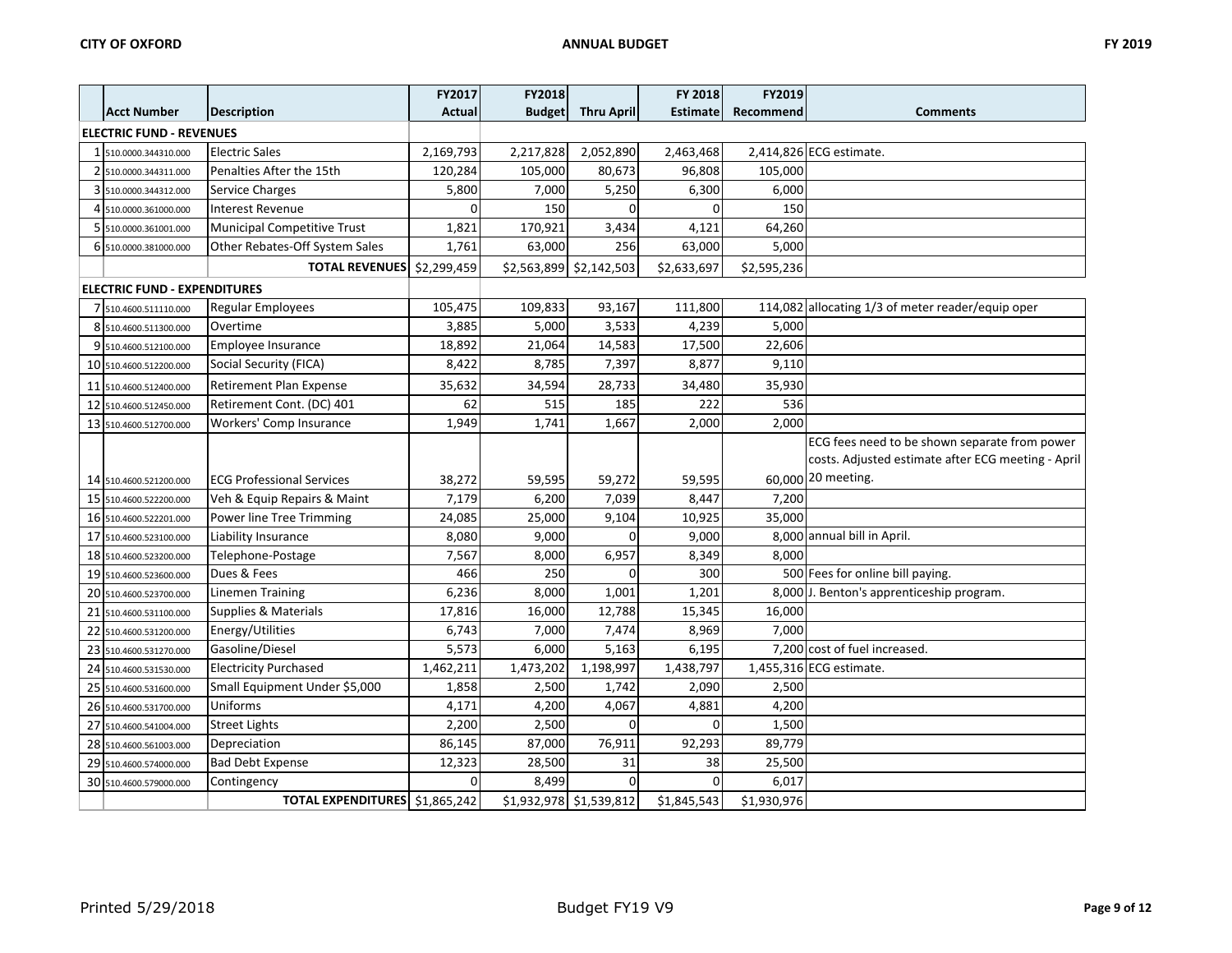|                                       |                                   | FY2017    | <b>FY2018</b> |                   | FY 2018         | FY2019    |                                                |
|---------------------------------------|-----------------------------------|-----------|---------------|-------------------|-----------------|-----------|------------------------------------------------|
| <b>Acct Number</b>                    | <b>Description</b>                | Actual    | <b>Budget</b> | <b>Thru April</b> | <b>Estimate</b> | Recommend | <b>Comments</b>                                |
| <b>SANITATION FUND - REVENUES</b>     |                                   |           |               |                   |                 |           |                                                |
| 540.0000.344110.000                   | <b>Refuse Collection Charges</b>  | 147,044   | 147,000       | 123,906           | 148,687         |           | 169,050 Includes \$3 increase to customers     |
| 2 540.0000.344130.000                 | Sale of Recycled Materials        | 358       | 200           |                   | $\Omega$        | 200       |                                                |
|                                       | <b>TOTAL REVENUES</b>             | \$147,403 | \$147,200     | \$123,906         | \$148,687       | \$169,250 |                                                |
| <b>SANITATION FUND - EXPENDITURES</b> |                                   |           |               |                   |                 |           |                                                |
| 3 540.4300.511100.000                 | Regular Employee - Sanitation     |           |               |                   |                 |           | 24,384 allocating 4/5 of equipment operator    |
| 4 540.4300.511300.000                 | Overtime                          |           |               |                   |                 | 500       |                                                |
| 5 540.4300.512100.000                 | Group Insurance                   |           |               |                   |                 | 7,595     |                                                |
| 6 540.4300.512200.000                 | Social Security (FICA)            |           |               |                   |                 | 1,904     |                                                |
| 540.4300.512400.000                   | <b>Retirement Plan Expense</b>    |           |               |                   |                 | 8,350     |                                                |
| 8 540.4300.512450.000                 | Retirement Cont. (DC) 401         |           |               |                   |                 | 1,300     |                                                |
| 9 540.4300.512700.000                 | Workers' Comp Insurance           |           |               |                   |                 | 3,250     |                                                |
|                                       |                                   |           |               |                   |                 |           | Organic farm in Walnut Grove no longer accepts |
| 10 540.4300.522110.000                | Disposal Services-Landfill Fees   | 6,458     | 3,000         | 7,267             | 8,721           |           | 8,000 chips and leaves.                        |
| 11 540.4300.522200.000                | Vehicle & Equip Repairs & Maint   |           |               |                   |                 | 3,000     |                                                |
| 12 540.4300.531100.000                | <b>Supplies &amp; Materials</b>   |           |               |                   |                 | 1,000     |                                                |
| 13 540.4300.523580.000                | <b>Contract Labor</b>             |           |               |                   |                 | 16,773    |                                                |
| 14 540.4300.531270.000                | Gasoline/Diesel                   |           |               |                   |                 |           | 5,000 cost of fuel increased.                  |
| 15 540.4300.531700.000                | Uniforms                          |           |               |                   |                 | 1,300     |                                                |
| 16 540.4300.531600.000                | Small Equipment Under \$5,000     |           |               |                   |                 | 1,000     |                                                |
| 17 540.4300.523100.000                | Liability Insurance               |           |               |                   |                 | 3,000     |                                                |
| 18 540.4300.522111.000                | <b>College Walk Dumpster Fees</b> | 6,650     | 6,700         | 5,542             | 6,700           | 6,700     |                                                |
| 19 540.4300.523581.000                | <b>Contracted Garbage Pickup</b>  | 67,633    | 67,500        | 56,361            | 67,633          |           | 82,850 New rate increase included.             |
| 20 540.4300.523600.000                | Dues & Fees                       | 116       | 100           | O                 | 100             |           | 500 Fees for online bill paying.               |
| 21 540.4600.574000.000                | <b>Bad Debt Expense</b>           | 459       | 800           | 581               | 647             | 800       |                                                |
| 22 540.4300.579000.000                | Contingency                       | $\Omega$  | 2,100         | <sup>0</sup>      | $\Omega$        | 2,045     |                                                |
|                                       | <b>TOTAL EXPENDITURES</b>         | \$81,317  | \$80,200      | \$69,751          | \$83,801        | \$179,250 |                                                |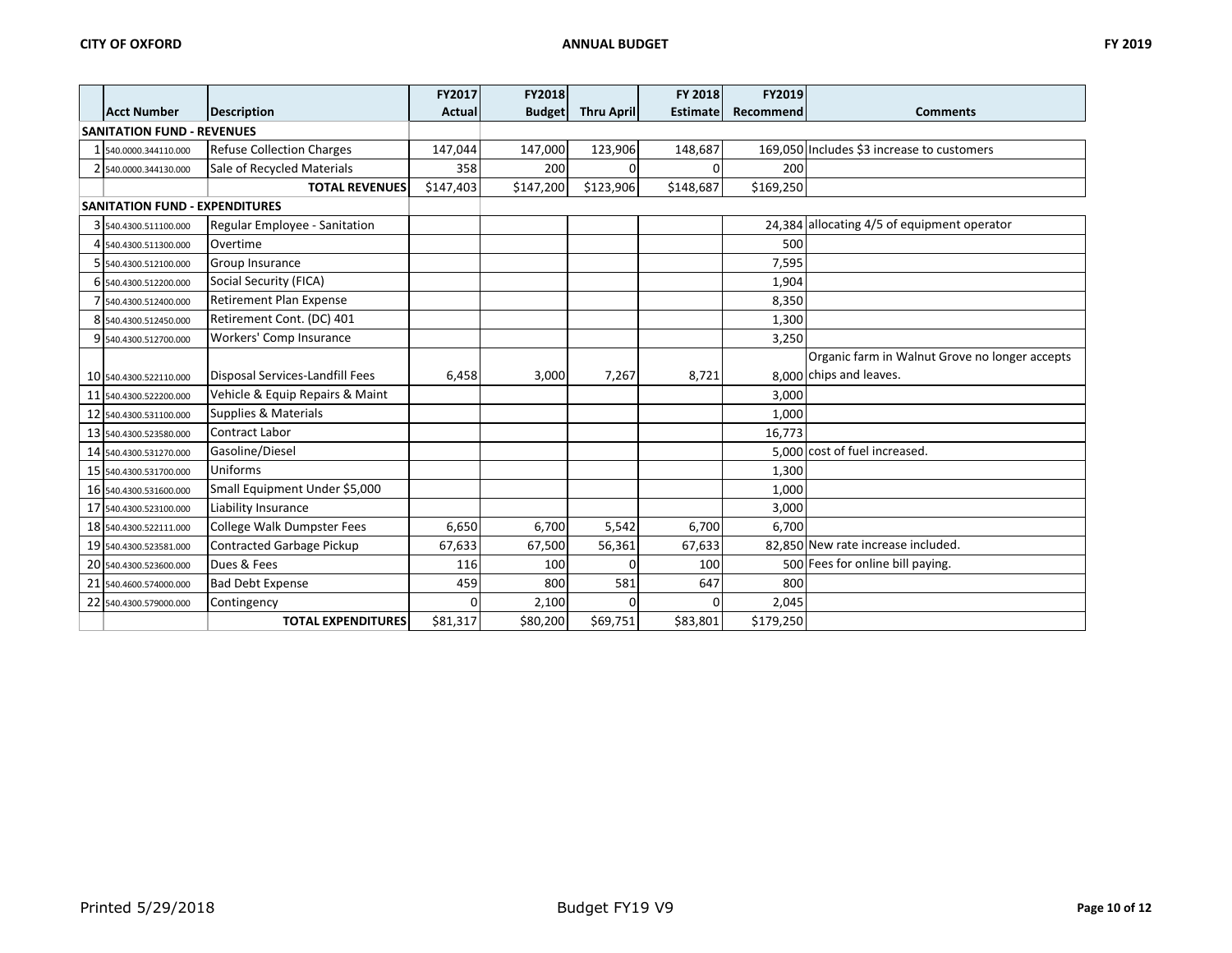|                     |                                   | FY2017        | FY2018         |                   | FY 2018         | FY2019    |                 |
|---------------------|-----------------------------------|---------------|----------------|-------------------|-----------------|-----------|-----------------|
| <b>Acct Number</b>  | <b>Description</b>                | <b>Actual</b> | <b>Budget</b>  | <b>Thru April</b> | <b>Estimate</b> | Recommend | <b>Comments</b> |
|                     | <b>General Fund</b>               |               |                |                   |                 |           |                 |
|                     | <b>Revenues</b>                   | 836,656       | 836,045        | 796,864           | 868,161         | 866,641   |                 |
| 100.0000.391505.000 | Transfers from W&S                |               | 10,000         |                   |                 | 80,000    |                 |
| 100.0000.391510.000 | <b>Transfers from Electric</b>    |               | 400,000        |                   |                 | 470,000   |                 |
| 100.0000.391540.000 | <b>Transfers from Sanitation</b>  |               | 70,000         |                   |                 |           |                 |
|                     | <b>General Fund Revenues</b>      | 836,656       | 1,316,045      | 796,864           | 868,161         | 1,416,641 |                 |
|                     | <b>Expenditures</b>               |               |                |                   |                 |           |                 |
|                     | <b>City Council</b>               | 50,662        | 52,563         | 44,284            | 50,837          | 53,063    |                 |
|                     | <b>General Government</b>         | 585,615       | 659,443        | 487,751           | 574,486         | 828,965   |                 |
|                     | Court                             | 11,879        | 13,250         | 7,651             | 11,660          | 13,200    |                 |
|                     | <b>Police Department</b>          | 312,398       | 354,941        | 262,592           | 304,068         | 333,562   |                 |
|                     | <b>Street Department</b>          | 201,581       | 207,148        | 188,025           | 224,530         | 133,691   |                 |
|                     | Parks and Recreation Department   | $\Omega$      | 0              | $\Omega$          | $\Omega$        | 44,161    |                 |
|                     | Cemetery                          | 5,900         | 15,000         | 14,800            | 15,760          | 10,000    |                 |
| 100.9000.611011.000 | <b>Transfers to Capital Fund</b>  |               | 50,215         |                   |                 |           |                 |
|                     | <b>General Fund Expenditures</b>  | 1,168,035     | 1,352,560      | 1,005,103         | 1,181,341       | 1,416,641 |                 |
|                     | <b>General Fund BALANCE</b>       | $-331,379$    | $-36,515$      | $-208,239$        | $-313,180$      | $\Omega$  |                 |
|                     |                                   |               |                |                   |                 |           |                 |
|                     | <b>Water &amp; Sewer Fund</b>     |               |                |                   |                 |           |                 |
|                     | <b>Revenues</b>                   | 825,409       | 804,500        | 643,566           | 783,000         | 783,500   |                 |
|                     | <b>Expenditures</b>               | 618,663       | 698,300        | 533,746           | 641,696         | 703,500   |                 |
| 505.9000.611003.000 | Transfers to G/F                  |               | 10,000         |                   |                 | 80,000    |                 |
|                     | W & S Fund Expenditures           | 618,663       | 708,300        | 533,746           | 641,696         | 783,500   |                 |
|                     | W & S Fund BALANCE                | 206,746       | 96,200         | 109,821           | 141,304         | 0         |                 |
|                     |                                   |               |                |                   |                 |           |                 |
|                     | <b>Electric Fund</b>              |               |                |                   |                 |           |                 |
|                     | <b>Revenues</b>                   | 2,299,459     | 2,563,899      | 2,142,503         | 2,633,697       | 2,595,236 |                 |
|                     | <b>Expenditures</b>               | 1,865,242     | 1,932,978      | 1,539,812         | 1,845,543       | 1,930,976 |                 |
| 510.9000.611002.000 | Transfers to G/F                  |               | 400,000        |                   |                 | 470,000   |                 |
| 510.9000.611350.000 | <b>Transfers to Capital Fund</b>  |               | 60,000         |                   |                 | 120,000   |                 |
| 510.9000.611008.000 | <b>Transfers to Sanitation</b>    |               |                |                   |                 | 10,000    |                 |
| 510.9000.611351.000 | Comp Trust transfer to Capital    |               | 170,921        |                   |                 | 64,260    |                 |
|                     | <b>Electric Fund Expenditures</b> | 1,865,242     | 2,563,899      | 1,539,812         | 1,845,543       | 2,595,236 |                 |
|                     | <b>Electric Fund BALANCE</b>      | 434,217       | $\overline{0}$ | 602,692           | 788,154         | 0         |                 |